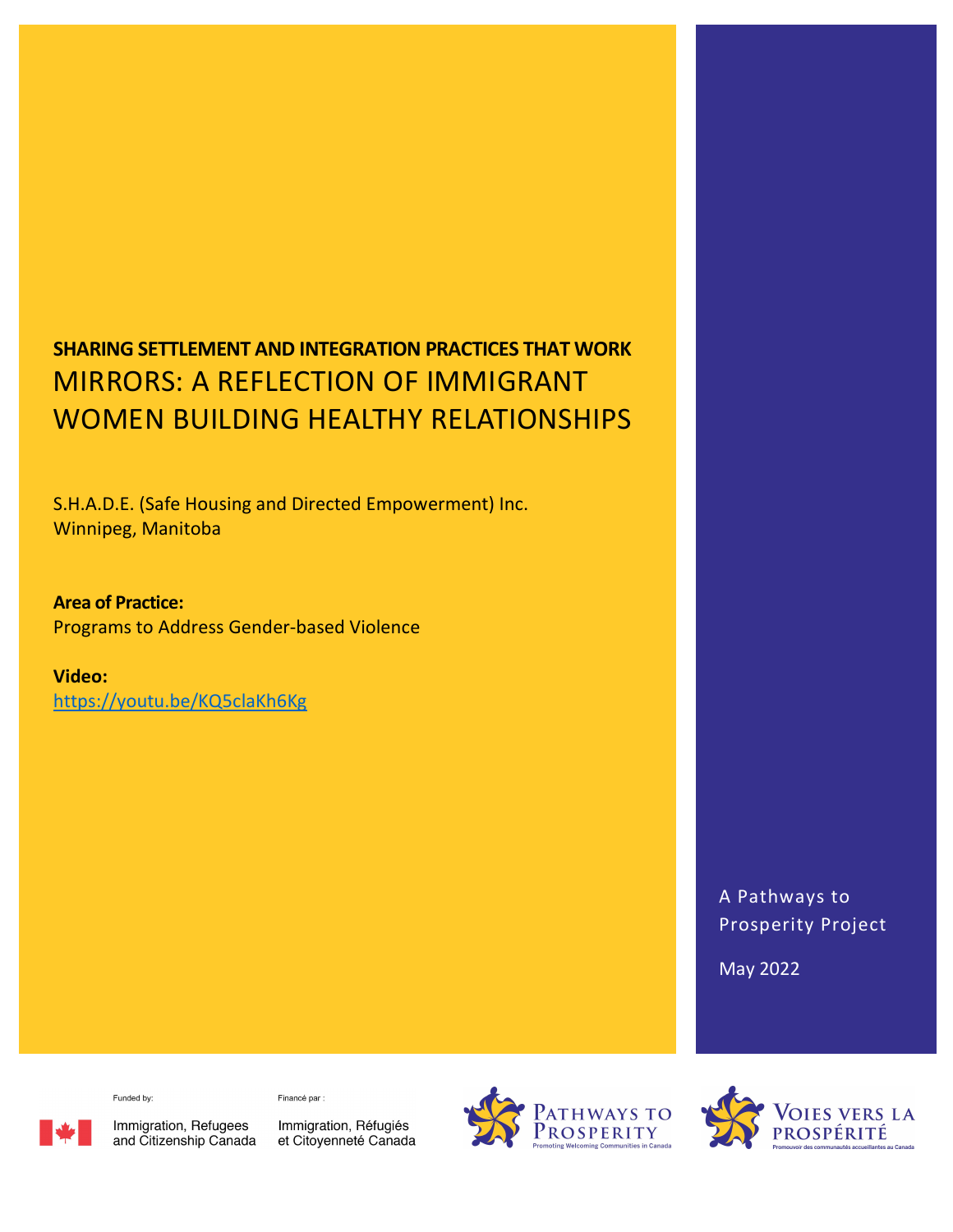# BACKGROUND ON THE ORGANIZATION AND IMPETUS FOR THE PROGRAM

S.H.A.D.E. is a non-profit organization that serves and supports immigrant and refugee women who have been impacted by gender-based violence/domestic abuse and/or family violence. S.H.A.D.E. was incorporated as a charitable non-profit organization in 2014 and became CRA registered in 2016. Since 2020, S.H.A.D.E. has been offering services that fall into two main categories: psychosocial counselling and practical supports. Psychosocial counselling includes trauma, abuse, and healing counselling and is offered one-on-one or on a group level. The practical supports offered are related to finances, housing, transportation, education, employment preparation, child school enrolment and daycare, and legal supports and information. S.H.A.D.E. ensures inclusion by providing flexible meeting dates, times and locations; the arrangement of transportation to and from meeting locations; the use of interpreters; and the provision of childcare for some of the programs. All services are delivered in a culturally sensitive manner and follow a Canadian rights-based framework.

The impetus for the program "MIRRORS: A Reflection of Immigrant Women Building Healthy Relationships" was the observation that immigrant and refugee women who experience genderbased violence/domestic abuse and/or family violence face a variety of challenges when attempting to access already existing resources. Some of these challenges include, for example, language barriers, difficulties finding psychosocial assistance, as well as difficulties accessing and navigating housing, legal assistance, education, transportation, childcare, employment, and financial assistance. In response to this observation, S.H.A.D.E.'s Executive Director scanned and mapped the existing service portfolio for immigrant and refugee women impacted by gender-based violence/domestic abuse and/or family violence in Winnipeg, Manitoba. This also included conducting interviews with representatives of community organizations and with immigrant and refugee women who had experienced gender-based violence/domestic abuse and/or family violence. These efforts showed that while there were supports available for these immigrant and refugee women, there was no comprehensive program available that offered trauma healing, in-depth education about abuse and Canadian rights, and confidence building in a culturally sensitive manner. Furthermore, community stakeholders requested such a program indicating that they had been encountering an increasing number of calls and walk-ins from immigrant and refugee women disclosing that they had been living in an abusive home environment. Based on these findings, S.H.A.D.E.'s Executive Director developed MIRRORS. MIRRORS is a group-level program that offers psychosocial counselling and practical supports to immigrant and refugee women. As a complement to the MIRRORS program, S.H.A.D.E. also offers psychosocial counselling and practical supports at the individual level through its Directed Empowerment one-on-one support services. Today, MIRRORS welcomes immigrant and refugee women from all over the city.

# OVERVIEW OF THE PROGRAM

#### Name:

MIRRORS: A Reflection of Immigrant Women Building Healthy Relationships

## Description:

MIRRORS is a multi-week group program for immigrant and refugee women impacted by genderbased violence/domestic abuse and/or family violence living in Winnipeg, Manitoba. Once a week, program participants meet in the evening for 2.5 hours to focus on healing from abuse and to learn about healthy relationships. During each meeting, participants first receive a healthy meal. Then, they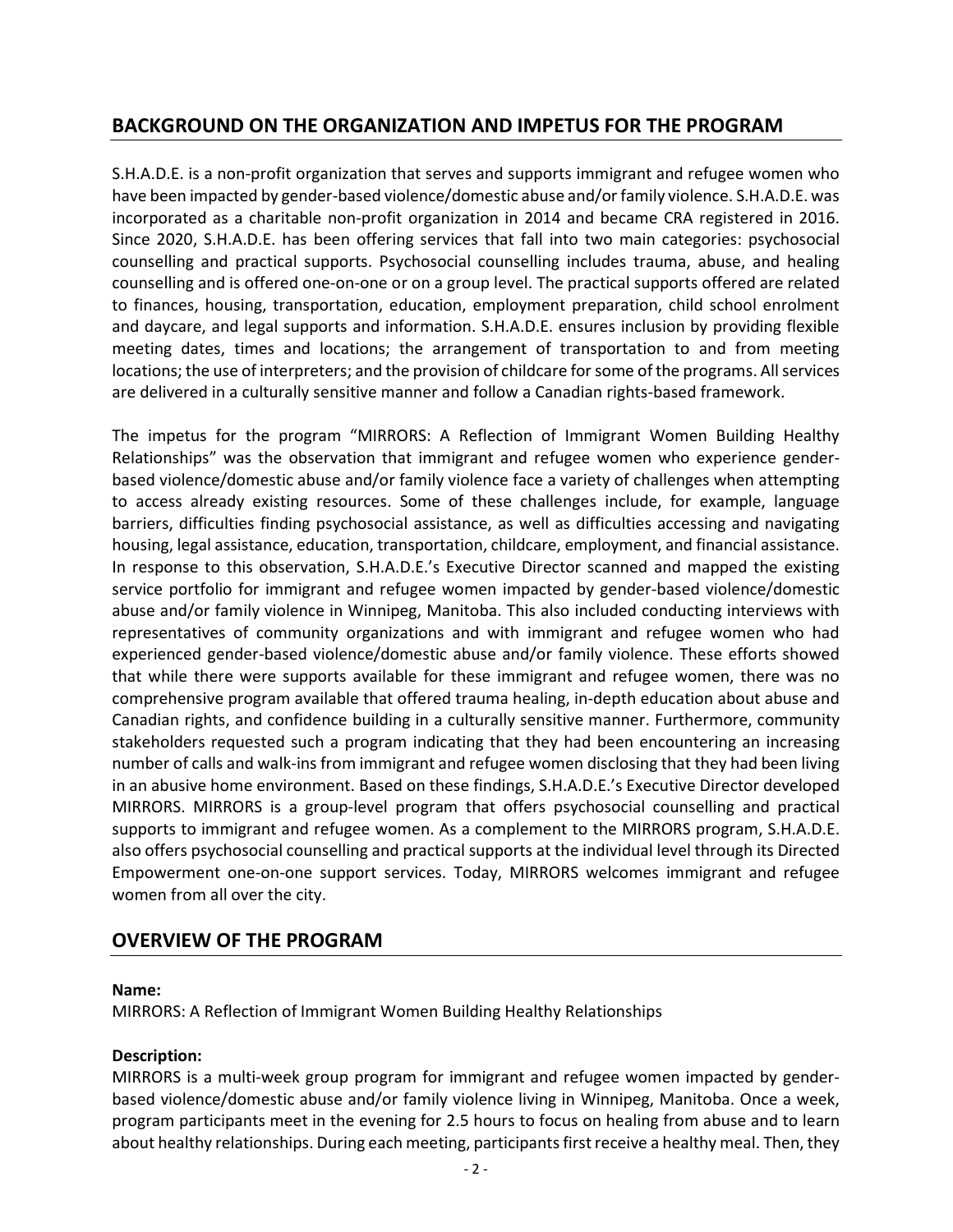participate in a workshop. The workshops offer psychosocial counselling on a group level and address a range of topics (e.g., the cycle of violence, trauma awareness and resilience, safety and support systems, etc.). The workshops also include several activities (e.g., Silhouette activity, creation of a vision board, and the *Blanket of Blame* enactment) and guest speakers (e.g., from Immigrant Women's Counselling Services and the Winnipeg Police Service). During the workshops, participants also receive handouts to read and reflect on further during their leisure time until the next workshop. At the beginning of each workshop, previous lesson material is reviewed and any questions are answered. At the end of the program, there is an Empowerment Ceremony, during which program participants share their vision boards with the group.

While the workshops are delivered in English, multiple interpreters are available to offer on-the-spot interpretation. The program also offers childcare and transportation subsidies (bus tickets in good weather and Uber or taxi rides in inclement weather). Between 2020-2021, a total of four MIRRORS cycles were held. The first three cycles were 10 weeks long while the fourth cycle was expanded to 12 weeks based on participant feedback. Due to the COVID-19 pandemic, some weekly sessions were held via video conference.

## Goal(s):

The main goal of MIRRORS is to give voice to immigrant and refugee women who experience genderbased violence/domestic abuse and/or family violence and to provide them with knowledge, a sense of community, and practical supports to help them heal and build confidence, strength, hope, and resilience.

The three objectives of MIRRORS are:

- 1. To empower participants to strengthen their mental health and build confidence to establish healthy relationships with themselves, their children, and others.
- 2. To reduce participants' isolation and increase their sense of belonging, safety, and confidence in life in Canada.
- 3. To reduce and/or eliminate participants' exposure to and incidence of violent and abusive situations.

## Target Client Group(s):

The target client group includes immigrant and refugee women who are 18 years old and above and who have experienced gender-based violence/domestic abuse and/or family violence. Immigrant and refugee women are eligible for the program regardless of their length of time in Canada and immigration status.

## Delivery Partners:

MIRRORS' delivery partner for one workshop – the workshop on trauma – is the Mennonite Central Committee's Abuse Response and Prevention Department.

#### Human Resources:

MIRRORS is administered by a lead facilitator who is a registered social worker, a support facilitator who has years of experience in settlement, a counselor, and guest speakers (e.g., Winnipeg Police). The program also relies on childminders and professional interpreters. To provide the meals, MIRRORS works with several caterers and local restaurants.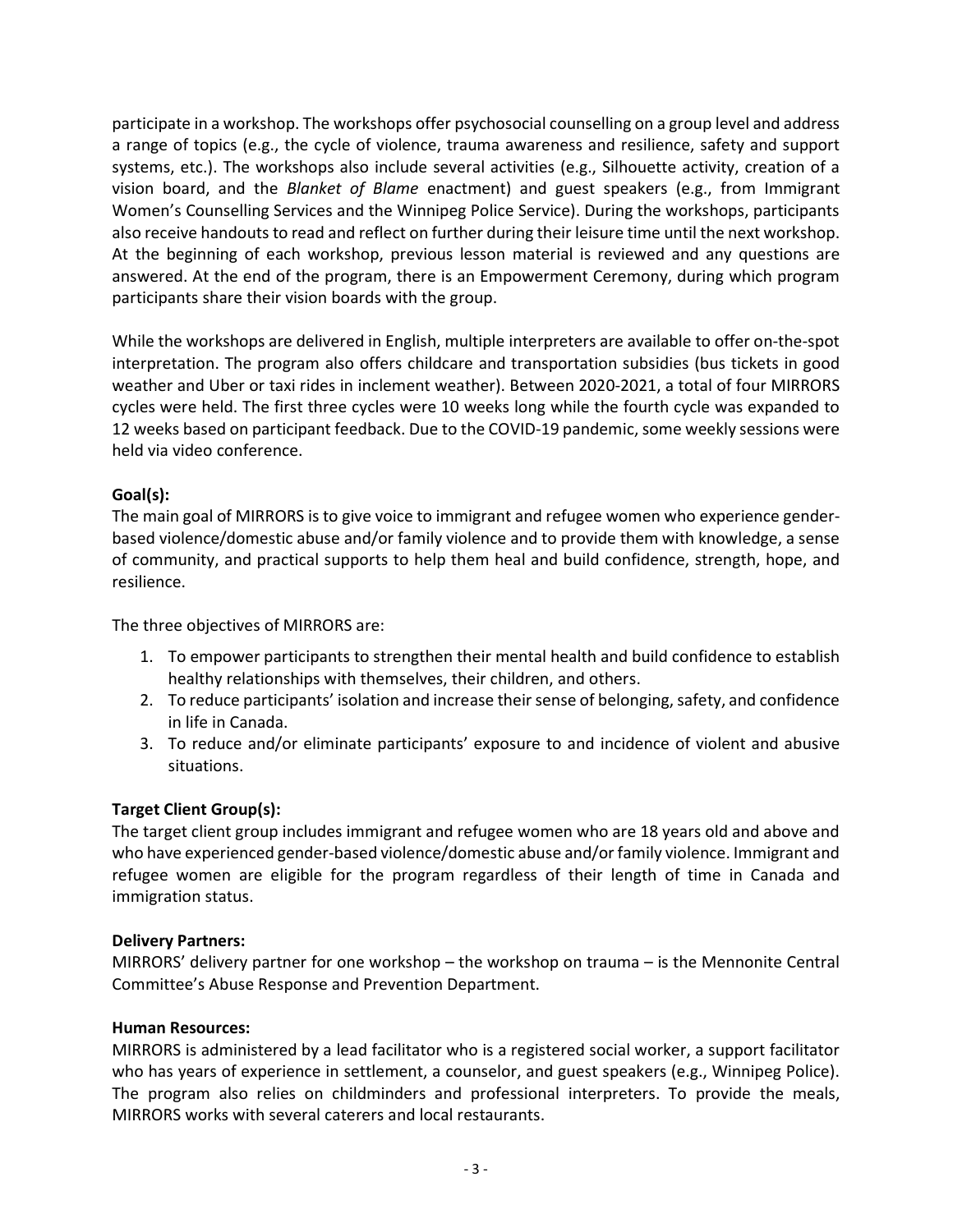Besides co-facilitating the program, the lead facilitator is responsible for screening all potential participants, for ordering supplies, and for the preparation of handouts. The lead facilitator also mentors the support facilitator, and tends to administrative duties such as grant writing, program evaluation, and program promotion. The co-facilitator shares similar duties as the lead facilitator with the exception of conducting the screening interviews and administrative duties. The childminders are responsible for supervising and engaging the children of program participants. The interpreters provide on-the-spot interpretations during the workshops and, at times, also translate the handouts.

#### Funding:

MIRRORS is currently funded by The Winnipeg Foundation and the Jewish Foundation of Manitoba. Past funders include The Winnipeg Foundation, the Manitoba Real Estate Association Shelter Foundation (MREA Shelter Foundation), the WRHA Healthy Together Now Department (Seven Oaks Healthy Living), and Mid-Town Ford.

## KEY FEATURES THAT CONTRIBUTE TO THIS BEING A PROMISING PRACTICE

#### Effective:

Several factors contribute to MIRRORS' effectiveness. These factors include the professionalism of each person in the MIRRORS team and the skill set of both facilitators and the counsellor. Also, the program content is delivered in a culturally sensitive manner. In addition, by mitigating barriers such as the need for interpreters, transportation and child care, the program is able to be more inclusive and accessible to immigrant and refugee women. Finally, the healthy meals and the interactive nature of the workshops allow program participants to better retain workshop information, which in turn leads to greater self-reflection and transformation.

#### Efficient:

The facilitators' passion, compassion, professional and personal skill sets, and group facilitation skills help to create a culturally safe space in which program participants can articulate their experiences, which often is an exhilarating relief for many participants. In addition, the program follows a detailed, sequenced lesson plan which guides each participant in their understanding of their own and others' experiences of violence and abuse. Furthermore, to be as efficient as possible, the program relies on interpreters and translated handouts (on an as-needed basis). Also, plain English is used as much as possible and some vocabulary learning is also incorporated.

#### Relevant:

MIRRORS breaks the silence and isolation that many victims of gender-based violence/domestic abuse and/or family violence experience. By sharing their experiences, program participants learn that women of all ages and backgrounds have had similar experiences and that they are not alone. The women in the program feel safe and united and look forward to the weekly meetings. As they progress through the program, the women experience transformations on a cognitive, emotional and behavioural level and become much healthier. Many of the women also develop friendships that extend beyond the program.

#### Sustainable:

During and at the end of each cycle of MIRRORS, the facilitators collate the information from the evaluations to further improve the lesson plans for the next cycle of the program. Additionally, MIRRORS continually expands its donor and funding base, as well as its referral base.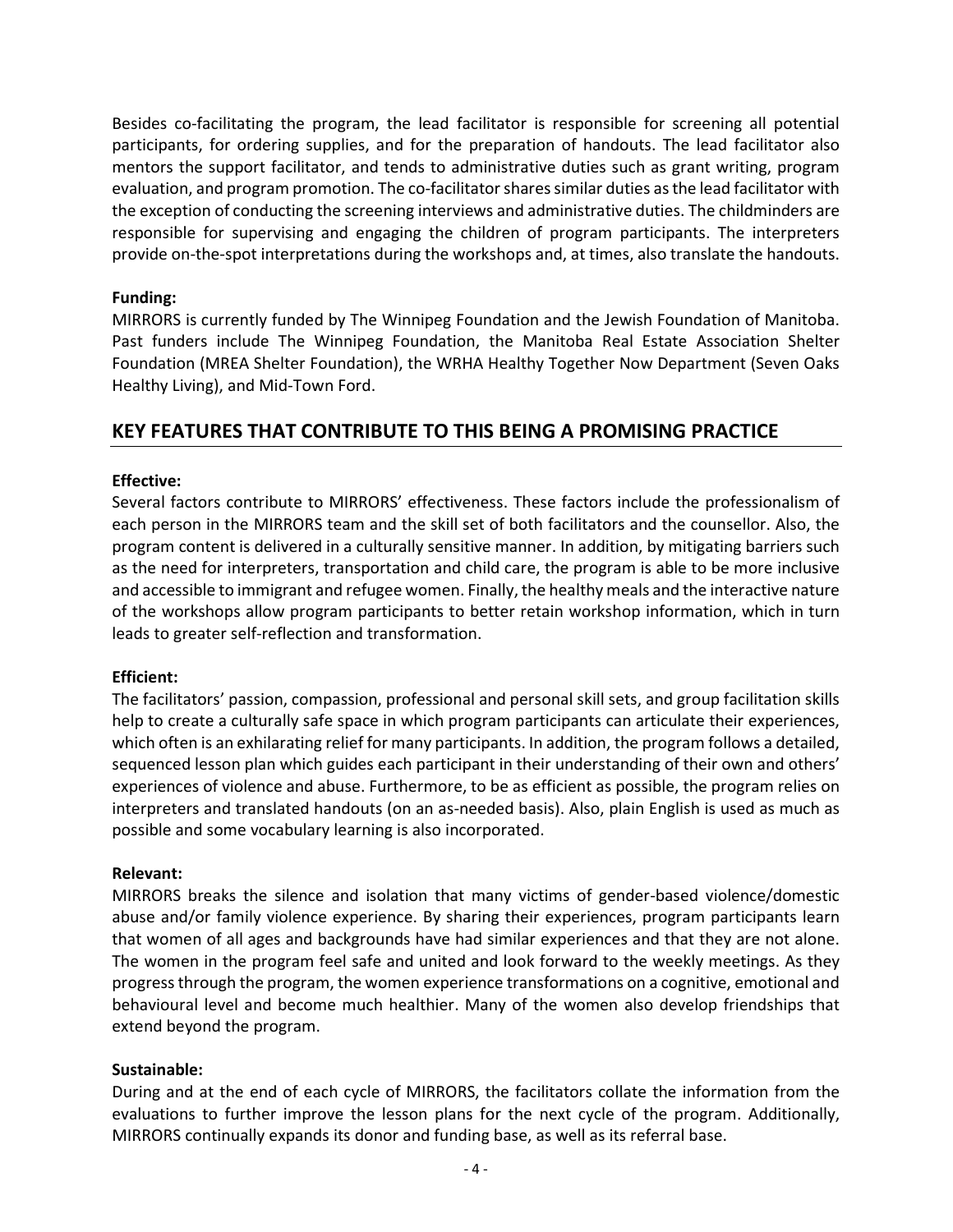#### Transferable:

The program is set up on a 12-week basis with a detailed lesson plan that includes written objectives, a listing of required equipment and material/supplies, links to video clips, and handouts. This lesson plan could be replicated anywhere as it is not geographically contingent. The program could also be adapted for other groups of women who experience gender-based violence/domestic abuse and/or family violence, such as Indigenous women or women who are highly trained professionals.

#### Innovative and Forward Thinking:

MIRRORS takes an intersectional approach and recognizes that immigrant and refugee women face barriers on many levels. For this reason, MIRRORS works towards reducing and overcoming these barriers by adopting a whole person approach. Besides providing knowledge about violence, abuse and relationships, the program reduces the language barrier by working with interpreters and translated handouts. The program also aims to be as inclusive and accessible as possible by offering free transportation, free childcare, and free healthy meals. Finally, the women are also provided with the opportunity to be supported through S.H.A.D.E.'s Directed Empowerment one-on-one support services.

## Differs in Definable Ways from Other Similar Practices:

MIRRORS differs from other similar programs in the use of interpreters and translated materials, incentives such as free healthy meals prior to each workshop, free childminding services, and free transportation. In addition, the program is very comprehensive in terms of providing information about gender-based violence/domestic abuse family violence and how to overcome the victim mentality. It is also very interactive and offered in a convenient, safe location at a convenient time.

#### High Client Uptake:

To recruit clients, S.H.A.D.E. developed a program flyer. Before each cycle of the program, S.H.A.D.E. distributes the flyer in print and digital version among its network of community referral partners. In this way, immigrant and refugee women learn about and are referred to the program through various organizations. Some of the participants also learn about MIRRORS through the program's website or word-of-mouth. Interested individuals go through a screening interview before being enrolled in the program. Due to the nature of the program, there is a limited number of spaces available. On average, seven immigrant women participated in the program in each cycle, with the last cycle having nine immigrant women. Across time, MIRRORS witnessed continued referrals from stakeholders.

#### High Client Retention:

In total, 32 participants have completed the entire MIRRORS cycle. The women's need to be part of a community, as well as the many learning and self-discovery moments that the women experience during the workshops, support client retention. Also, at the end of each workshop, the women are offered self-care items to boost their sense of self-worth and need to feel valued. This gesture is much appreciated by the women who have often sacrificed much for their children. Finally, some of the women are also retained for the length of the program by engaging with them in other services such as S.H.A.D.E.'s Directed Empowerment one-on-one support services.

## Strong Evidence of Successful Outcomes:

Across all four cycles of MIRRORS, the women reported feeling safe, heard, believed in, and supported while being part of the MIRRORS group and sharing their traumatic experiences with one another. For example, on a scale ranging from 1 = strongly disagree to 5 = strongly agree, the women